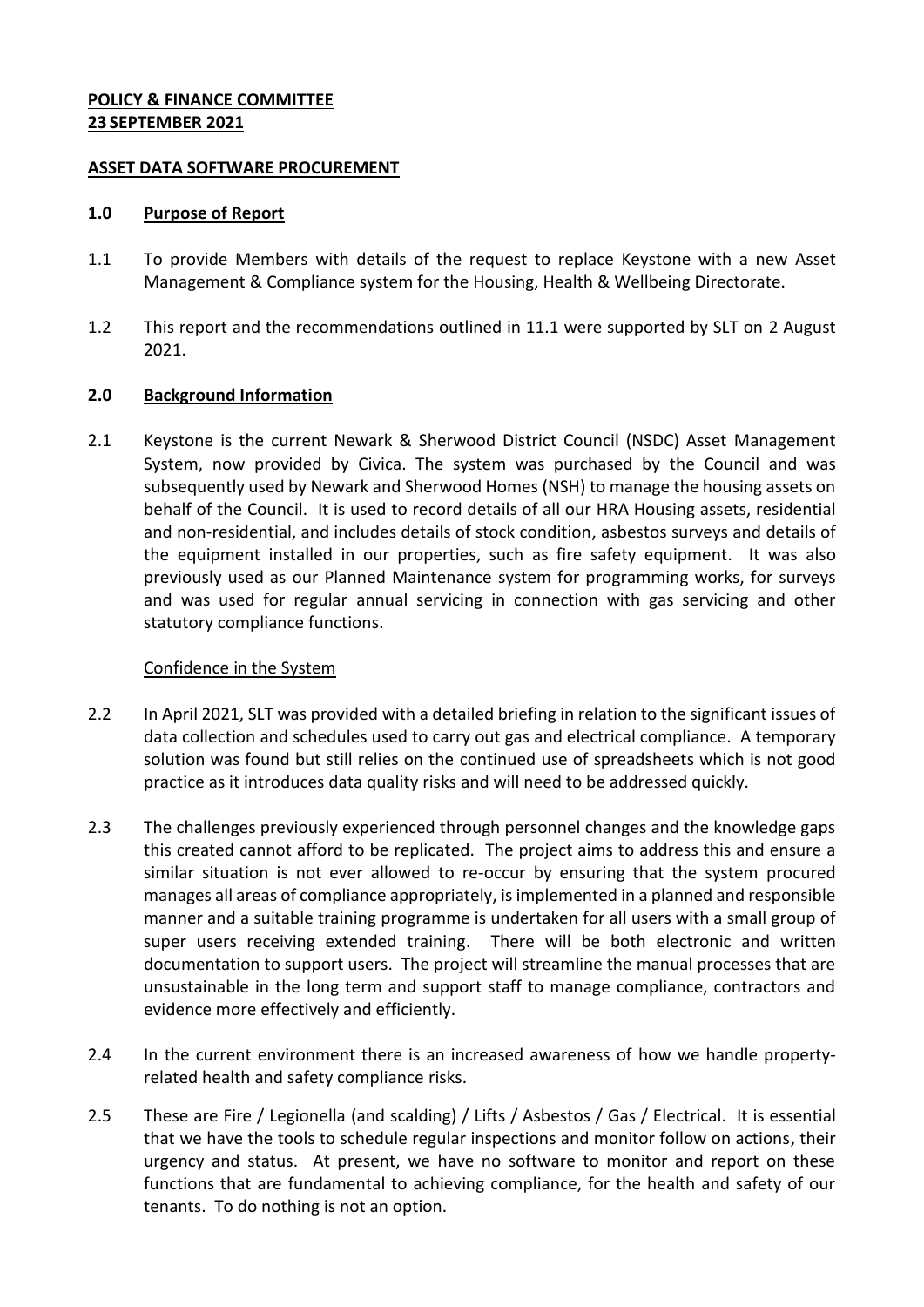- 2.6 Under the Regulator of Social Housing (RSH) the Home Standard is one of four consumer standards that registered providers of social housing must comply with. The standard sets expectations to provide tenants with quality accommodation and a cost-effective repairs and maintenance service and to meet all applicable statutory requirements that provide for the health and safety of the occupants in their homes.
- 2.7 RSH, shift to proactive consumer regulation proposed via the Social Housing White Paper and examples of Local Authorities like South Kesteven and Cornwall getting into regulatory difficulties. Having a robust system, incorporating data management is essential to manage the risk of regulatory intervention.
- 2.8 At the time of purchase, Keystone was considered the market leader in this type of software but this software has not kept up-to-date with recent software developments and changes in the market environment of domestic building safety. This has been compounded now with Microsoft confirming that they will no longer support 'Silverlight' software that underpins the Keystone system.
- 2.9 I would recommend, that the current investigations around the Housing System we use for tenancy management and income collection in future do not delay any decision on rectifying this matter, due to the inherent risk of non-compliance we still face. Any change in our Housing System might affect longer term plans for Asset Systems, but it is likely that we will continue using a separate system.
- 2.10 In March 2021, CIGG (Corporate Information Governance Group) agreed to carry the risk of running Keystone beyond October 2021 with unsupported Silverlight software until we could upgrade to Civica Cx system (which is a replacement for Keystone) at the earliest opportunity. This was because the modules we need in CX will not be available for us to go live until the summer of 2022. We are further mitigating the risk by reducing access to Keystone post October 2021 until a new system is in place. A very worst case scenario is that we have to close Keystone down before an alternative is ready but this is very unlikely and has to be weighed against the risk of life due to inadequate processes on compliance.
- 2.11 However, events have now transpired that put in question any further investment in Keystone/Civica as they have changed their financial terms and conditions for proceeding with this option; requiring a significant capital price for upgrading to CX Assets and 50% forward funding now to secure their increased price for modules that haven't been developed yet. Apart from the increase in price, forward funding is an unacceptable risk for NSDC and is not the industry norm. This stance from Civica now raises doubts about Civica's ability to deliver their new asset products.
- 2.12 As a result of this development we have paused the project with Civica whilst other software options have been investigated and considered via ICT framework for web based solutions.

## **3.0 Current Position**

3.1 It was initially proposed by Caroline Wagstaff and supported by SLT to stay with Keystone and upgrade to the new web version of CX Assets rather than to carry out a time-consuming procurement process to replace Keystone altogether. This position has now changed as outlined in 2.9 above.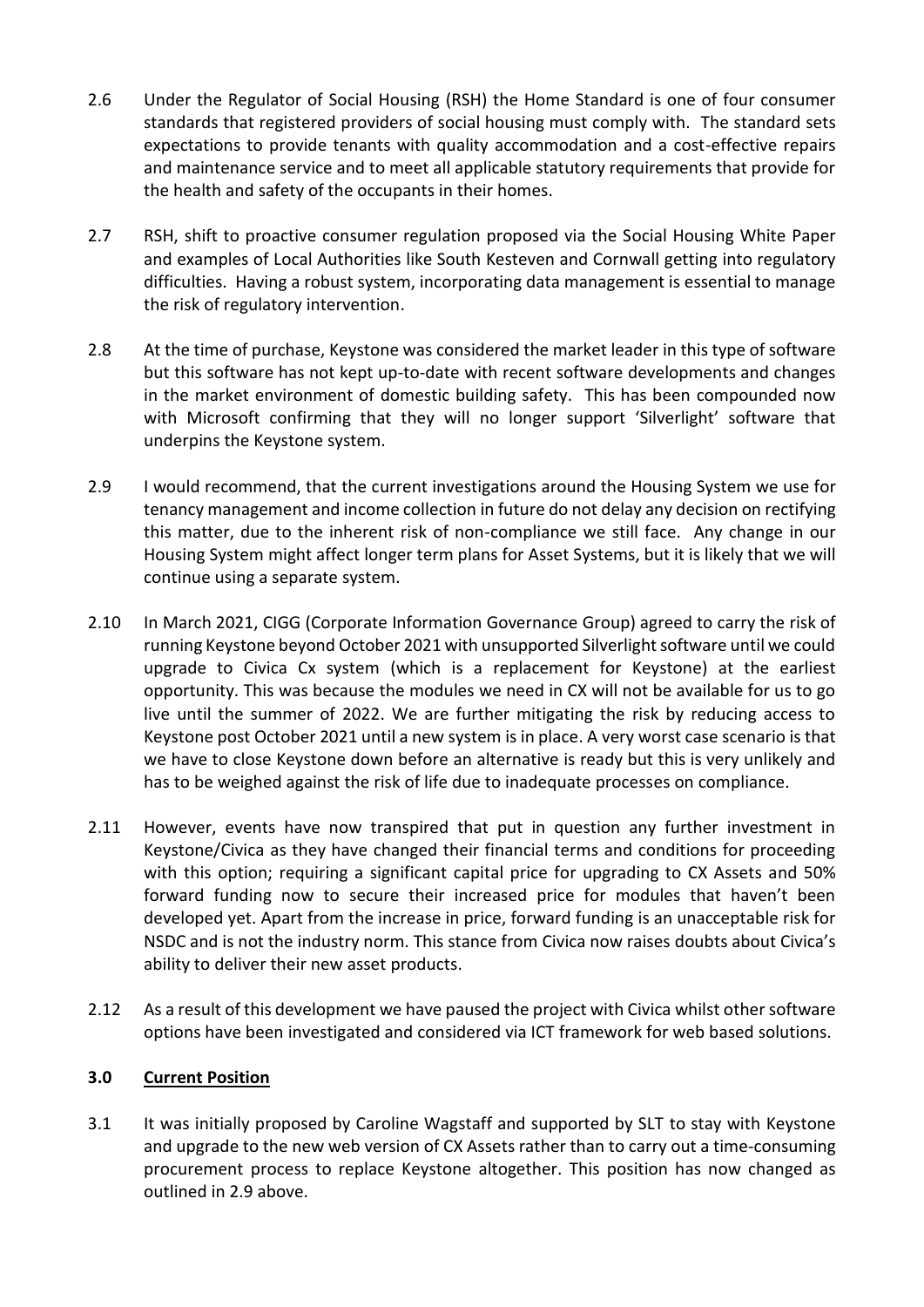- 3.2 In response, Managers in the Housing Maintenance & Asset team along with key managers in ICT have carried out procurement investigations focused on utilising the cloud procurement framework on the government digital marketplace and comparing it with the offer from Civica CX Assets. The options assessed and proposed for this are detailed below in item 4.0 and 5.0.
- 3.3 We have already bought 20 days for managing keystone and currently have 14.5 days left. If the recommended option to move to another product is approved we will have unused Civica Consultancy days that we bought at the discounted rate of £1,050 per day (this is nonrefundable). To date we have only used 5.5 days. However, some of these days would be utilised by further data cleansing and preparation for transfer of data to the alternative system.
- 3.4 Currently discussions with Civica on a new draft contract and the new Asset Modules have been put on hold, pending the outcome of SLT support and Policy & Finance decision on the options appraisal and recommendation in this report. If the preferred option is supported Civica will be informed that we will not be entering into a new contract.
- 3.5 Currently Asset Management are using a separate module for energy (EPC/SAP) data as this is not available in Keystone or Civica CX. It is part of the Apex package and so if this option was supported, there would be a small license fee savings. This module is essential going forward to ensure we track and meet government regulation by 2035 of bring all our council homes up to EPC 'C' rating.

## **4.0 Option 1 - Civica**

- 4.1 As the new web based Asset Management modules are not currently available until at least summer 2022, implementation would occur in 3 phases. Phase one focusing on bring back to use the current Keystone compliance module for gas servicing and purchasing the Contractor's Portal at a cost of £25,094 Capital and £3,456 revenue p/a.
- 4.2 We have considered for several years purchasing the Contractor's Portal to issue jobs to contractors and to allow contractors to update the system directly. This will avoid the problems associated with manual interfaces. The Portal will also allow us to fulfil our legal obligation to provide our contractors and in-house operatives with the asbestos information they require before working in our properties. It will also allow specialist Asbestos Surveyors to feed surveys directly into Keystone.
- 4.3 It is vital that we can locate certificates and other documents, for example after a fire. Documents like gas safety certificates that will be fed in from the Contractors Portal can be stored automatically. The current process is labour intensive and open to error. This opens the way to future use of SharePoint should it be taken up by the Council.
- 4.4 Phase 2 would be upgrading to the new CX Asset Basic Addition (£69,800 capital and £8,036 on top of the £18,951.41 currently paid for Keystone revenue p/a) and the Asbestos module which are estimated to be available in Spring 2022.
- 4.5 Risk Management Module and Dash Board (£58,644 Capital and £4,580 revenue p/a) would not be available until Summer 2022 and would be the final phase if approved.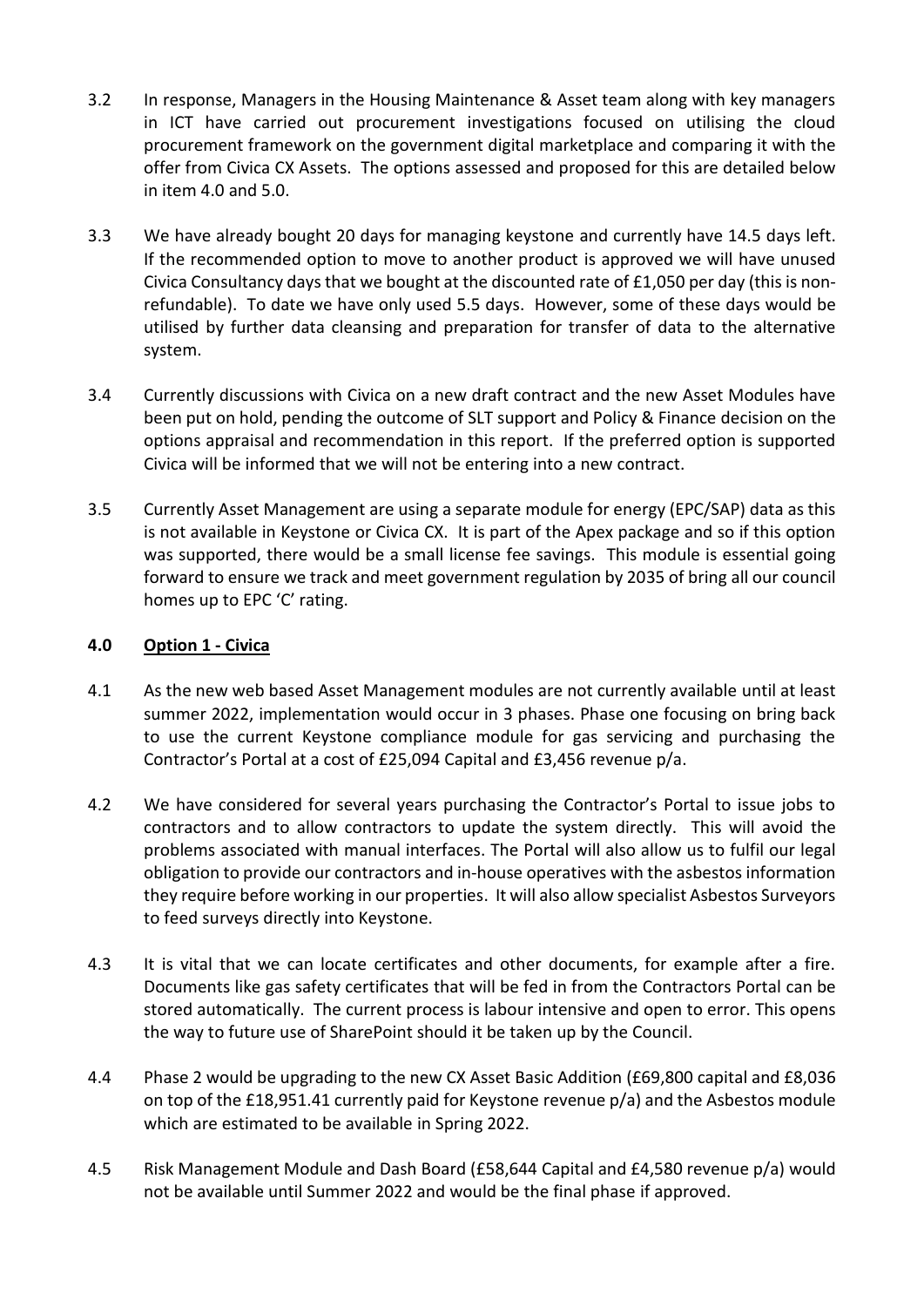- 4.6 For a limited period (though already has been extended when challenged) Civica are willing to offer a £15,998 discount to the capital costs which has been factored into the final costs below.
- 4.7 Under the proposed contract terms with Civica; the Risk Management Module would be purchased now and we would have to commit to the CX Asset Module and pay 50% of the capital cost now (at a cost £34,900). As the management of actions is key to maintaining full compliance the Risk Management Module is considered an essential tool for assigning work and for monitoring and recording its completion. We currently have only manual systems in place to properly fulfil this requirement.
- 4.8 There are then other costs which are currently estimates associated with security, implementation and which amount to £50,000 capital and £4,930 revenue (See table "Other Estimate Costs" in Appendix 1).
- 4.9 Civica have also suggested simply signing a new standard Civica contract or a Contract Change Notice to the existing Keystone/NSDC contract from 2008, to deal with the matter of procurement. Further legal procurement advice would be required before any approach to purchase is agreed.
- 4.10 Civica's request for payment upfront on modules in design stage does expose the Council to significant risk, should the modules not be completed on time, or the company folds (though the latter is very unlikely).
- 4.11 The full break-down of Option 1 costs can be found in Appendix 1 attached to this report.

## **5.0 Option 2 – Purchase Alternative Asset & Risk Management Software via the government cloud procurement framework**

- 5.1 Option 2 focuses on looking at alternative solutions to Civica that cover our asset management and compliance requirements. This included both utilising the cloud procurement framework on the government digital marketplace and re-visiting compliance only options considered in the summer 2020 (by consultant Steve Haywood).
- 5.2 The cloud procurement framework is an agreement between government and suppliers, which is available to all public sector organisations. Procuring through frameworks is faster and cheaper than entering into individual procurement contracts.

## **6.0 Selection Process**

- 6.1 A workshop was facilitated by Digital Services with key members of the Asset business unit to identify all functionality and rate them on a scale from must have through to do not need. This provided the functionality list for identifying suitable software options.
- 6.2 The following search criteria was utilised, producing 4 results:
	- Property compliance asset management fire
	- Cloud software
	- Private cloud
	- Supplier is not a reseller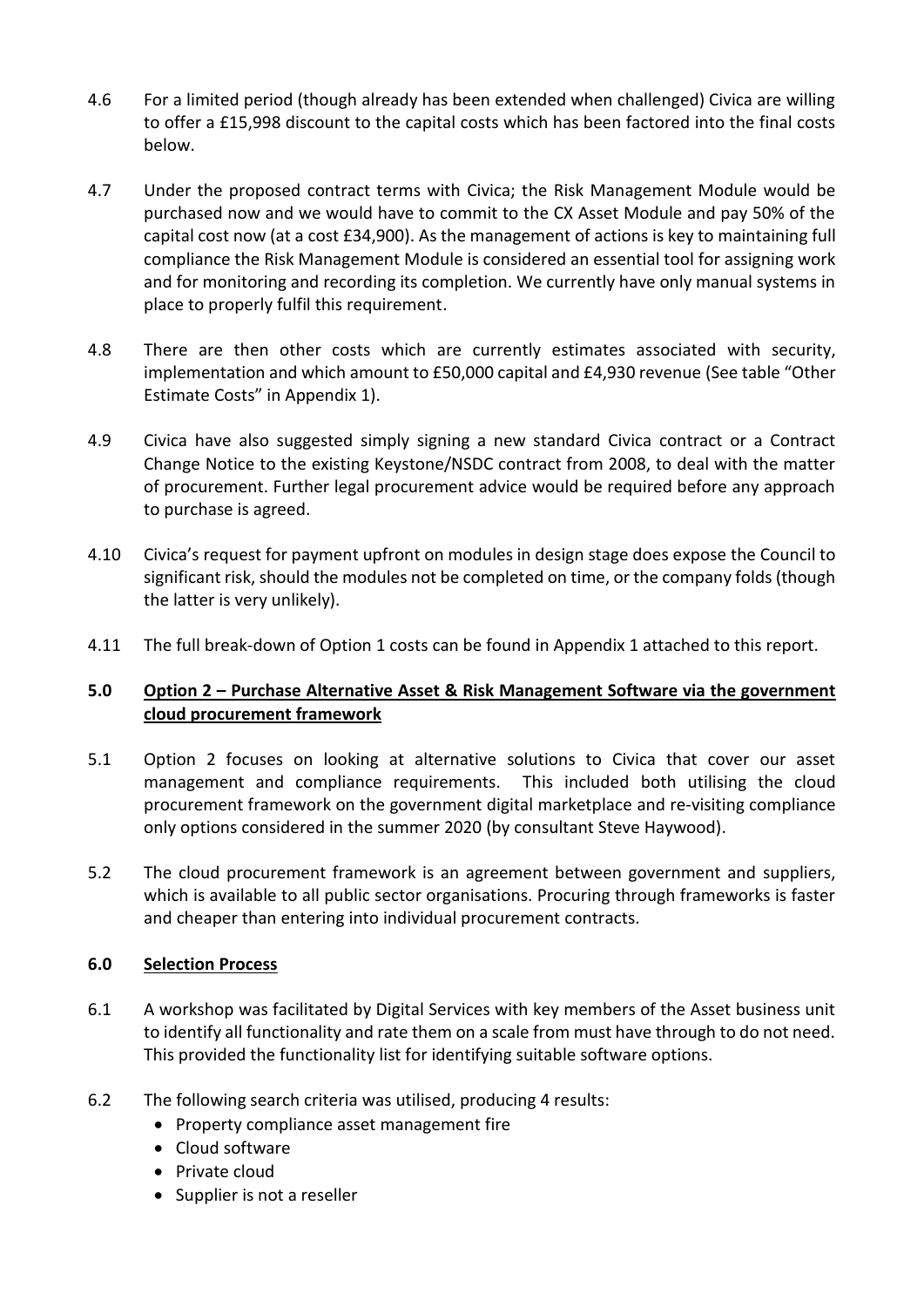- 6.3 The 4 results were:
	- Rowanwood Apex,
	- Vision Online,
	- Orchard Asset and
	- Lifespan.
- 6.4 Of these four, 2 were selected for further investigation; Rowanwood Apex (referred to as Apex) and Lifespan based on their functionality provision fully matching the core requirements and the future requirements confirmed from the agreed business plan for the business unit, as well as being competitive on price.
- 6.5 Orchard Asset was not shortlisted due to pricing, and Vision online was not shortlisted due to its commercial building focus including RFID/NFC tags for statutory compliance which is not practical for social housing asset management.
- 6.6 Due to the small number of suitable options on the Digital Marketplace additional recommendations and past investigations were also revisited and subsequently excluded for the following reasons:
	- PIMMS was recommended by an ex colleague working elsewhere as a systems analyst. Initial conversations identified that PIMMS was still utilising Silverlight so investigations were halted at that point.
	- C365 was previously identified by consultants to the housing department. This solution is purely for managing compliance and would rely on continuing to maintain Keystone or an alternative core asset management system. This increases the number of different systems in use and key challenges around Keystone would not be addressed.
	- Northgate asset management is primarily targeted as a bolt on to NPS Housing rather than an independent standalone solution which would create complications for the existing set up.
	- Concerto this software is already in use by the corporate asset management team but on reviewing demonstrations and talking with the provider it was confirmed that the functionality is aimed at single larger buildings with multiple maintenance parts. Adapting the system to meet the needs of social housing would take considerable configuration and concern remained from all areas that it would not be possible to suitable adapt the system to deliver all the functionality needs required to meet social housing regulatory requirements.
- 6.7 Demonstrations were undertaken of the Lifespan and Apex solutions with representatives from all areas of the asset team, digital services and digital transformation.
- 6.8 After the demonstrations and further questions tabled and answered, Apex came out the preferred provider based on some key functionality features:
	- Continued development of the product
	- Worked with both Capita (housing database) and transferring data from Keystone
	- Obtained 2 good verbal references from L.B. Croydon  $(1<sup>st</sup>$  users selected by Apex) and we also identified our own reference Network HA randomly selected by Caroline Wagstaff).
	- Other current user of the Apex system are Sheffield City Council, Corby Borough Council; Optivo; South Essex Homes; London Borough of Southwark; Birmingham City Council; Anchor Hanover; and Your Homes Newcastle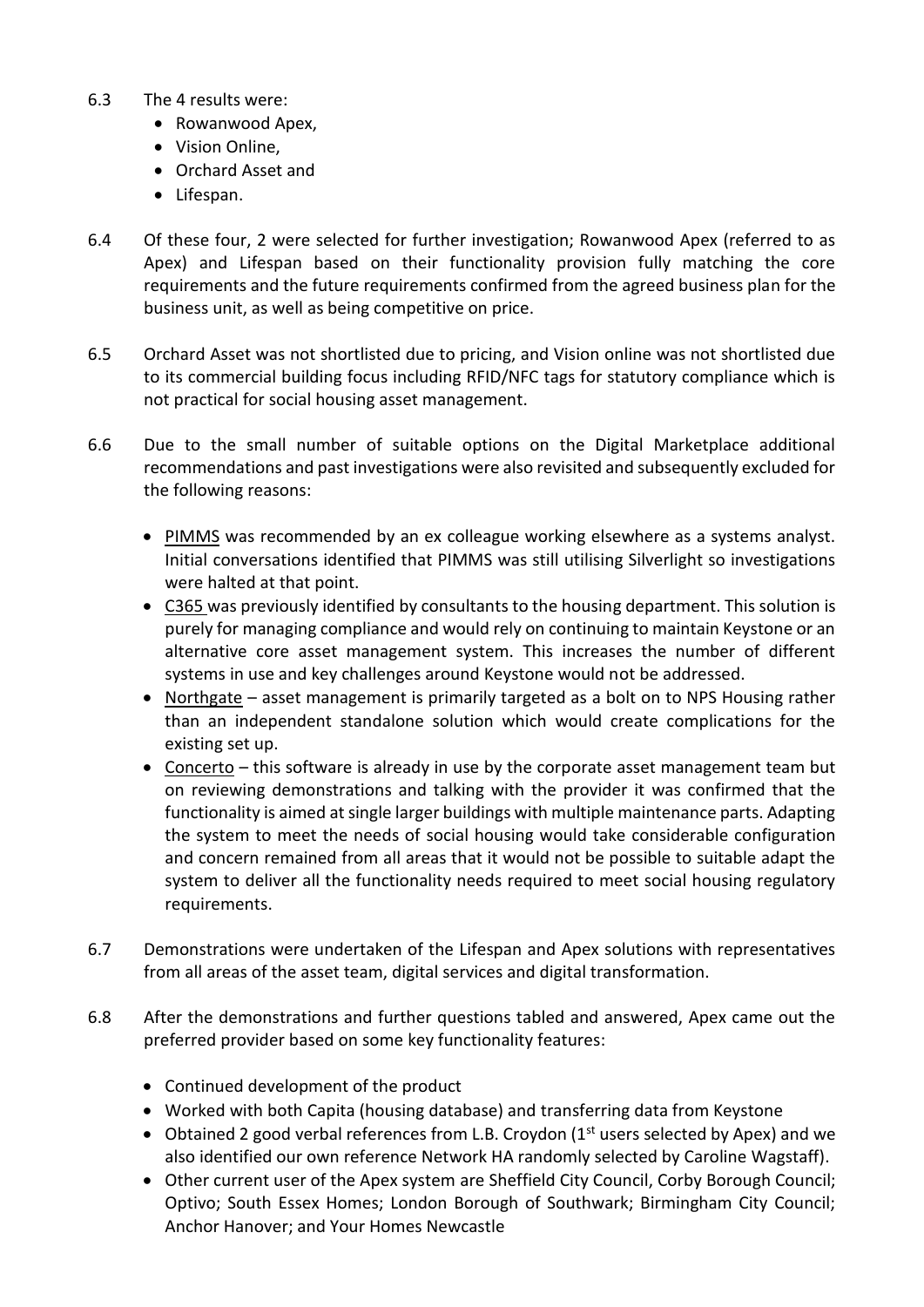- Better front end interface and geo-mapping
- Automation system for checking gas servicing inputs from contractors
- Easy to use report wizard
- Generally a more sophisticated product than Lifespan in its visuals and usability.
- Energy model in Apex matches the one currently used in Keystone and would therefore be a smoother transition for this element.
- The EPC module software is already in use in the Investment team and officers have been trained on this module for carrying out EPC's on voids in the repairs team.
- 6.9 The break-down of Option 2 costs for the preferred bidder Apex can be found in Appendix 2 attached to this report.

## **7.0 Comparisons**

- 7.1 With reference to **Appendices 1 and 2**, in a cost comparison Apex is £37,240 cheaper in capital/one-off/data migration costs and year on year £21,113.41 cheaper.
- 7.2 The Apex modules also provide energy data software which we currently pay a separate licence fee for and comes with better cost certainty. This will lead to a small saving annually.
- 7.3 As much of the Civica Cx Asset Modules are in development and not completed, it is difficult to gauge comparison with Apex; but from what the project group have seen Apex provides the better functionality. Apex also has the added advantages of being tried and tested in the market place for many years (10 at least as it was one of the options considered when we moved to Keystone), whereas CX Assets is an unknown quantity in the work environment.

## **8.0 Equalities Implications**

8.1 There are no direct equalities implications arising from this report.

## **9.0 Financial Implications (FIN21-22/1564)**

- 9.1 The costs associated with the proposals have been summarised below and are funded by HRA efficiency savings and added the additional ongoing revenue costs into future year budgets.
- 9.2 For the preferred option of Apex (option 2), the final costs are £197,140.
- 9.3 In the first year there would be a one off cost in total of £160,300 ( £69,625 to set up the system, provide extra security required by ICT and provide the enhanced training and oneoff cost of £90,675 for data migration from keystone and system integration with Capita and Total Mobile). The one off costs will be funded from the HRA's Development and ICT reserve which will leave £120,700 remaining in that reserve. The annual revenue costs total £36,840.
- 9.4 The data one-off costs are significant at £90,675 but this provides a comprehensive test and check regime as well as the actual data migration process, which is essential when dealing with this amount of data and the consequences that could come with any failures.
- 9.5 The cost for Civica (option 1) is £255,493 but could be reduced if we excluded the hosting option for Civica saving (revenue £18,000 p.a.), but similar costs would be incurred by NCDC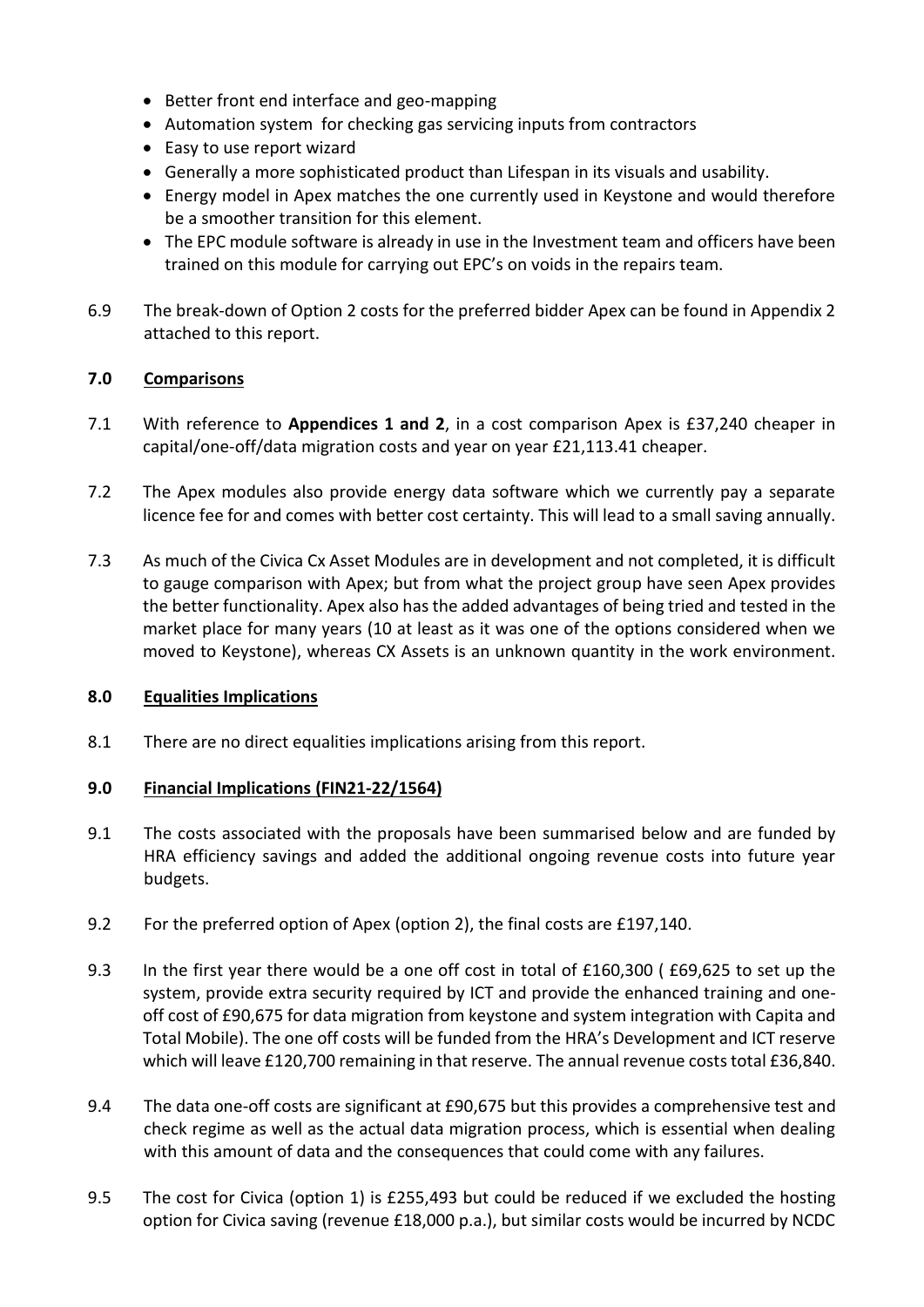in terms of facilities and resources. Any savings would be potentially around £2,000 in year one, but there after we would have to pay costs for any upgrades. This report would therefore recommend that Civica host the software. The savings form the licencing costs for Keystone are also accounted for in both costings.

9.6 Further to this, Civica had not provided costs for integration with Capita and Total Mobile, so a £10,000 contingency has been added as an estimate to cover for this, included in the figure in paragraph 8.5.

#### **10.0 Community Plan – Alignment to Objectives**

10.1 The performance of the Compliance & Safety Team contributes to the delivery of the objective "To create more and better homes through our roles as landlord, developer and planning authority".

#### **11.0 Comments of Director**

11.1 Ensuring that NSDC has a robust system for the management of property data in order to ensure the safety of tenants in their homes and effective asset management is critical. A team drawn from the HH&W directorate with colleagues from ICT and finance are satisfied that (a) replacement of Keystone is required and (b) the most suitable solution is to implement the Apex software from Rowanwood. Subject to approval from P&F, a detailed project plan will be developed to ensure that the implementation of Apex is successful and the expected benefits are realised.

#### **12.0 RECOMMENDATIONS that:**

- **(a) Members approve the preferred provider from the framework Apex to deliver a new asset management database;**
- **(b) Members approve the total one off expenditure of Apex of £160,300 funded from the HRA Development and ICT Reserve for approval by Policy & Finance Committee; and**
- **(c) Members approve the additional annual revenue costs of Apex of £17,889 per year for all modules funded by HRA efficiency savings and added into future year budgets.**

#### **Reason for Recommendations**

**To improve the performance of the Compliance & Safety Team and ensure the health, safety and wellbeing of our tenants and employees remain paramount.**

#### **Background Papers**

Nil.

For further information please contact Caroline Wagstaff, Business Manager – Housing Maintenance and Asset Management, on 07929 864367.

Suzanne Shead Director – Housing, Health & Wellbeing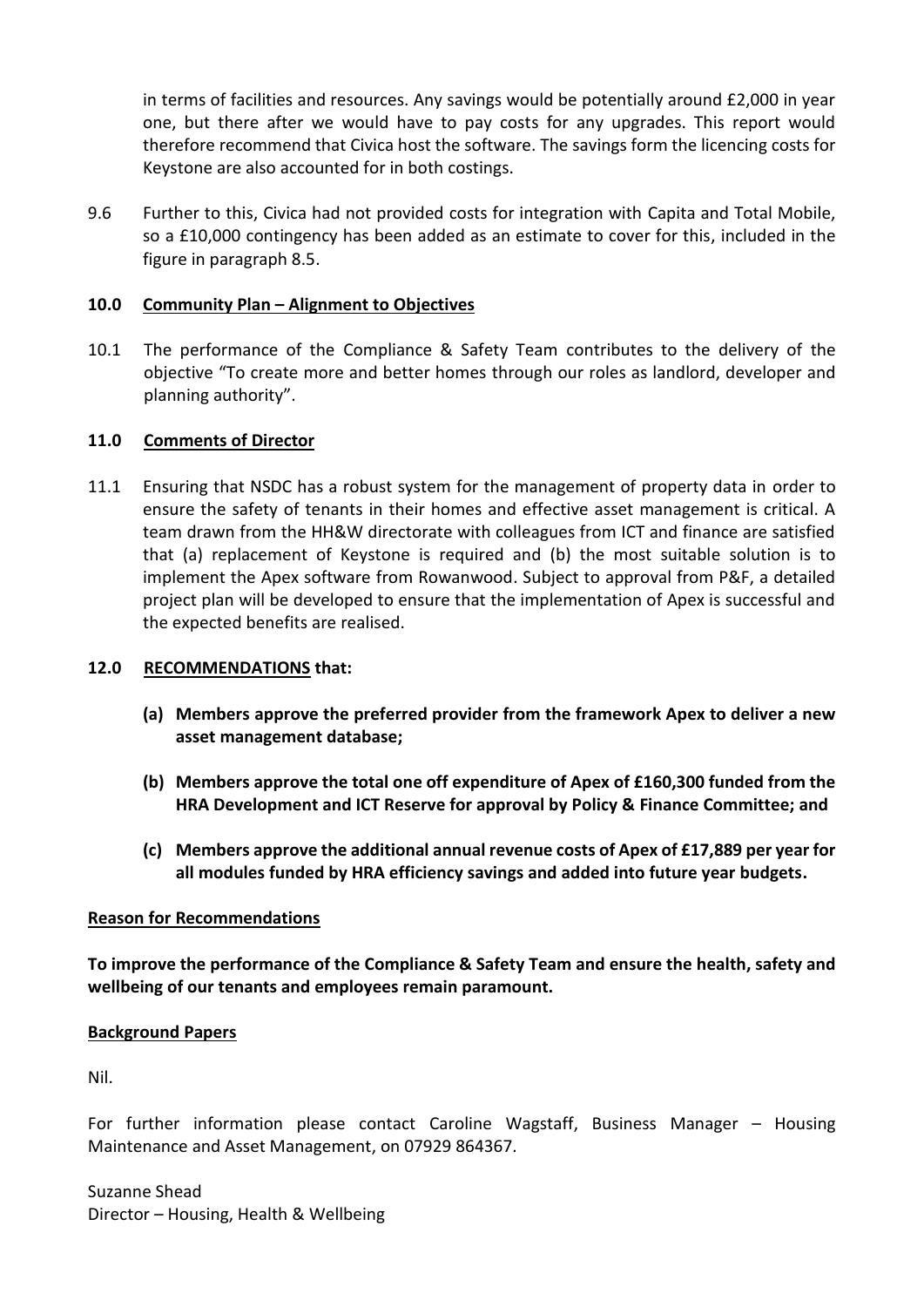# **APPENDIX 1**

# **Civica Cx Costs**

| <b>Core Costs</b>                                          |                                |           |                                         |           |                                                                                                       |                                                         |                                                 |                                         |                                                           |
|------------------------------------------------------------|--------------------------------|-----------|-----------------------------------------|-----------|-------------------------------------------------------------------------------------------------------|---------------------------------------------------------|-------------------------------------------------|-----------------------------------------|-----------------------------------------------------------|
| Product                                                    | Capital/One-off<br>Expenditure |           | Annual<br>Revenue<br>Expenditure        |           | Comment                                                                                               | SLT Capital Agreed Agreed on 21st<br>on 21st April 2021 |                                                 | <b>SLT Revenue</b><br><b>April 2021</b> |                                                           |
| Additional Module - Contractor's<br>Portal                 | £                              | 25,094.00 | £                                       | 3,456.00  | Required in<br>21/22                                                                                  | £                                                       | 21,000.00                                       | $\mathbf f$                             | 3,600.00                                                  |
| Additional Module - Risk<br>Management & Dashboard Module  | £                              | 58,644.00 | £                                       | 4,580.00  | Required in<br>22/23                                                                                  | £                                                       | 56,000.00                                       | £                                       | 5,000.00                                                  |
| <b>Existing Core Costs</b>                                 |                                |           | £                                       | 18,951.41 |                                                                                                       |                                                         |                                                 |                                         |                                                           |
| Upgrade to web based Cx version                            | £                              | 69,800.00 | $\mathbf f$                             | 8,036.00  | Capital<br>Expenditure<br>Only £35k listed<br>in 1st report to<br><b>SLT</b>                          |                                                         |                                                 |                                         |                                                           |
| Hosting                                                    |                                |           | £                                       | 18,000.00 | The hosting cost<br>is optional, but if<br>not taken would<br>incur similar costs<br>for NSDC to host |                                                         |                                                 |                                         |                                                           |
| Contingency                                                | £                              | 10,000.00 |                                         |           |                                                                                                       |                                                         |                                                 |                                         |                                                           |
| <b>Limited Discount</b>                                    | -£                             | 15,998.00 |                                         |           |                                                                                                       |                                                         |                                                 |                                         |                                                           |
| <b>Total Expenditure</b>                                   | £<br>147,540.00                |           | £                                       | 53,023.41 |                                                                                                       | £                                                       | 77,000.00                                       | $\pmb{\mathsf{f}}$                      | 8,600.00                                                  |
| Other Estimated Costs 2022/23                              |                                |           |                                         |           |                                                                                                       |                                                         |                                                 |                                         |                                                           |
| Product                                                    | Capital/One-off<br>Expenditure |           | Annual<br>Revenue<br><b>Expenditure</b> |           | <b>Comment</b>                                                                                        |                                                         |                                                 |                                         |                                                           |
| Super Users Training (estimate)                            | $\pmb{\mathsf{f}}$             | 15,000.00 |                                         |           |                                                                                                       |                                                         |                                                 |                                         |                                                           |
| SSO/MFA (required for security<br>compliance) Estimate     | $\pmb{\mathsf{f}}$             | 2,000.00  | £                                       | 2,250.00  |                                                                                                       |                                                         |                                                 |                                         |                                                           |
| Integration for Total Mobile Cost<br>unknown but estimated | $\pmb{\mathsf{f}}$             | 7,000.00  |                                         |           |                                                                                                       |                                                         |                                                 |                                         |                                                           |
| Financials unknown but estimated                           | $\pmb{\mathsf{f}}$             | 25,000.00 | $\mathbf f$                             | 1,480.00  |                                                                                                       |                                                         |                                                 |                                         |                                                           |
| Extended data back-up Estimate                             | £                              | 1,000.00  | $\mathbf f$                             | 1,200.00  |                                                                                                       |                                                         |                                                 |                                         |                                                           |
| <b>Total</b>                                               | £                              | 50,000.00 | £                                       | 4,930.00  |                                                                                                       |                                                         |                                                 |                                         |                                                           |
|                                                            | Capital/One-off<br>Expenditure |           | Annual<br>Revenue<br><b>Expenditure</b> |           |                                                                                                       |                                                         | <b>SLT Capital Agreed</b><br>on 21st April 2021 |                                         | <b>SLT Revenue</b><br><b>Agreed on 21st</b><br>April 2021 |
| <b>TOTAL FOR CIVICA</b>                                    | £<br>197,540.00                |           | £<br>57,953.41                          |           |                                                                                                       | £                                                       | 77,000.00                                       | £                                       | 8,600.00                                                  |
| <b>GRAND TOTAL</b>                                         | £255,493.41                    |           |                                         |           |                                                                                                       |                                                         | £85,600.00                                      |                                         |                                                           |